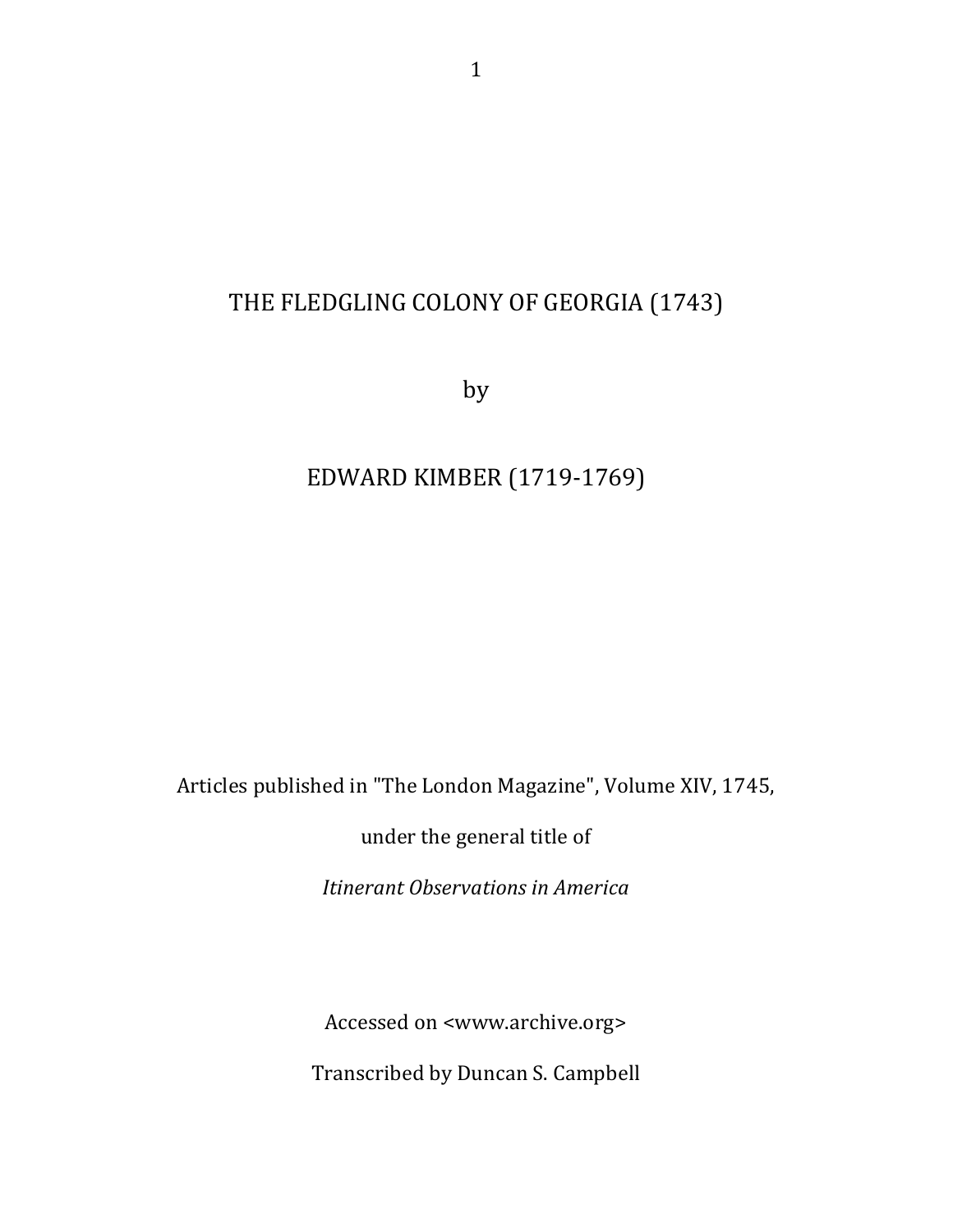## INTRODUCTION

1733 saw the establishment of the British North American colony which would one day become the modern state of Georgia. The first settlers were transported free of expense; the city of Savannah was founded and houses and defensive structures were built. A treaty of friendship was drawn up with the neighboring Creek Indians; but there were hostile encounters with Spanish forces. 

During 1745-46, a series of articles entitled *Itinerant Observations in America* was published in "The London Magazine". These describe a visit during 1743 to parts of the eastern seaboard of North America, including Georgia, Virginia and Maryland. Their "author / observer" was the magazine's editor, Edward Kimber (1719-69).

Working from the original materials, accessed on  $\leq$ www.archive.org>, we have transcribed that part of the articles dealing with the recently-established Georgia colony. Our transcription uses modern spelling and retains the original author's footnotes in full.

Duncan S. Campbell, September 2019

N.B. The complete series of articles has been comprehensively edited by Kevin J. Hayes (published 1998).

 $-$  O  $-$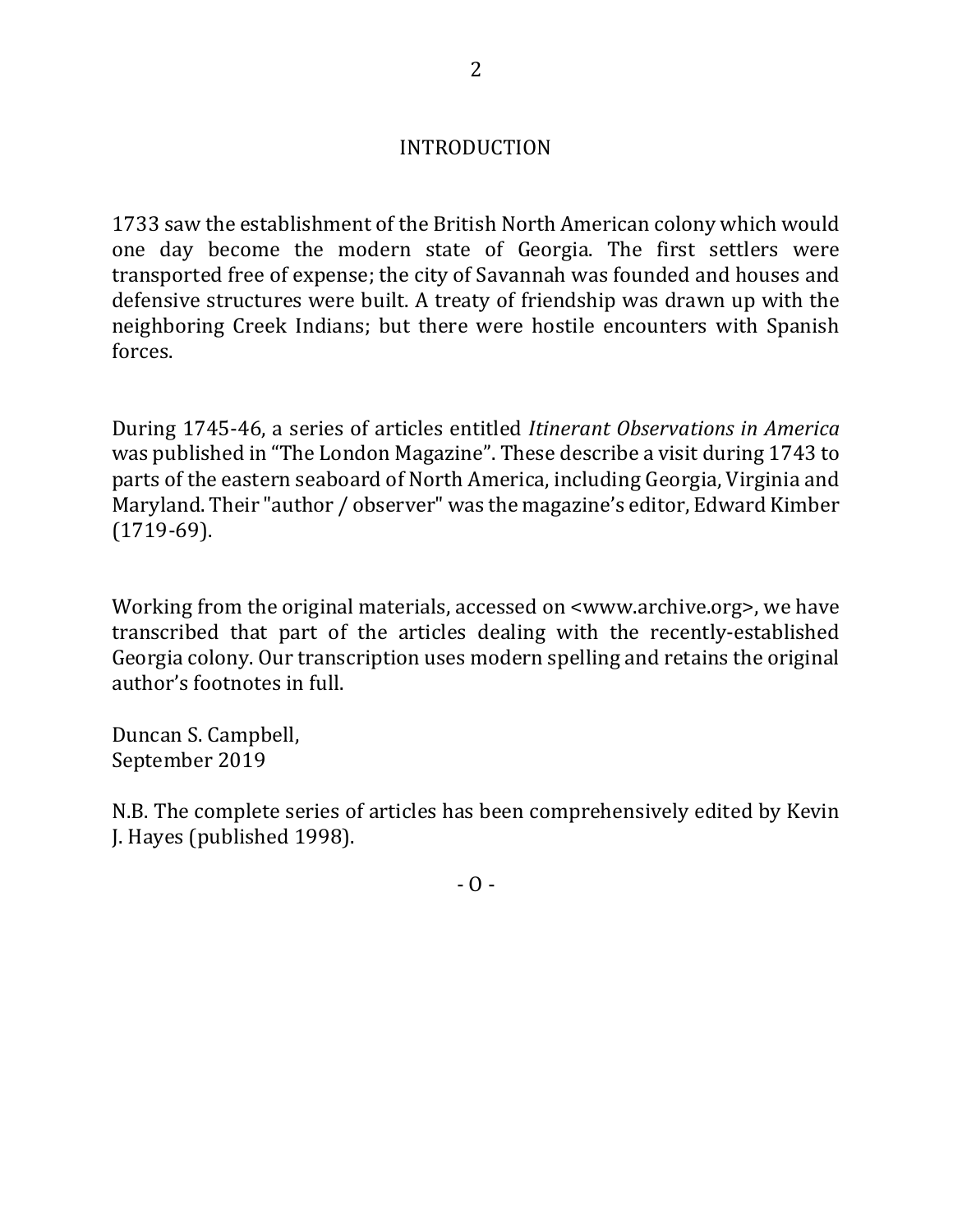[The London Magazine, Volume XIV, pp. 395-396]

(1) Frederica, on the island of St. Simons, the chief town in the southernmost part of the colony of Georgia, is nearly in lat.  $31^\circ$  15' north. It stands on an eminence, if considered with regard to the marshes before it, upon a branch of the famous River Altamaha, which washes the west side of this agreeable little island, and, after several windings, disembogues itself into the sea at Jekyll Sound. It forms a kind of a bay before the town, and is navigable for vessels of the largest burden, which may lie along the wharf in a secure and safe harbor; and may, upon occasion, haul up to careen and refit, the bottom being a soft oozy clay, intermixed with small sand and shells. The town is defended by a pretty strong fort, of tappy,<sup>1</sup> which has several 18-pounders mounted on a ravelin in its front, and commands the river both upwards and downwards; and is surrounded by a quadrangular rampart, with 4 bastions, of earth, well stockaded and turfed, and a palisaded ditch, which include also the king's storehouses, (in which are kept the arsenal, the court of justice, and chapel) two large spacious buildings of brick and timber. On the rampart are mounted a considerable quantity of ordnance of several sizes. The town is surrounded by a rampart, with flankers, of the same thickness with that round the fort, in form of a pentagon, and a dry ditch; and since the famous attempt of the Spaniards in July  $1742$ ,<sup>2</sup> at the N.E. and S.E. angles, are erected two strong covered pentagonal bastions, capable of containing 100 men each, to scour the flanks with small arms, and defended by a number of [cannons]. At their tops are lookouts, which command the view of the country and the river for many miles. The roofs are shingled,<sup>3</sup> but so contrived as to be easily cleared away, if incommodious in the defense of the towers. The whole circumference of the town is about a mile and a half, including, within the fortifications, the camp for general Oglethorpe's regiment,

 $1$  A mixture of lime, made of oyster shells, with sand, small shells, etc. which, when hardened, is as firm as stone. I have observed prodigious quantities of saltpeter to issue from walls of this cement.

<sup>&</sup>lt;sup>2</sup> See Lond. Mag. 1742, p. 461, 515, 516, 567.

<sup>&</sup>lt;sup>3</sup> Shingles are split out of many sorts of wood, in the shape of tiles, which, when they have been some time exposed to the weather, appear of the color of slate, and have a very pretty look; the houses in America are mostly shingled.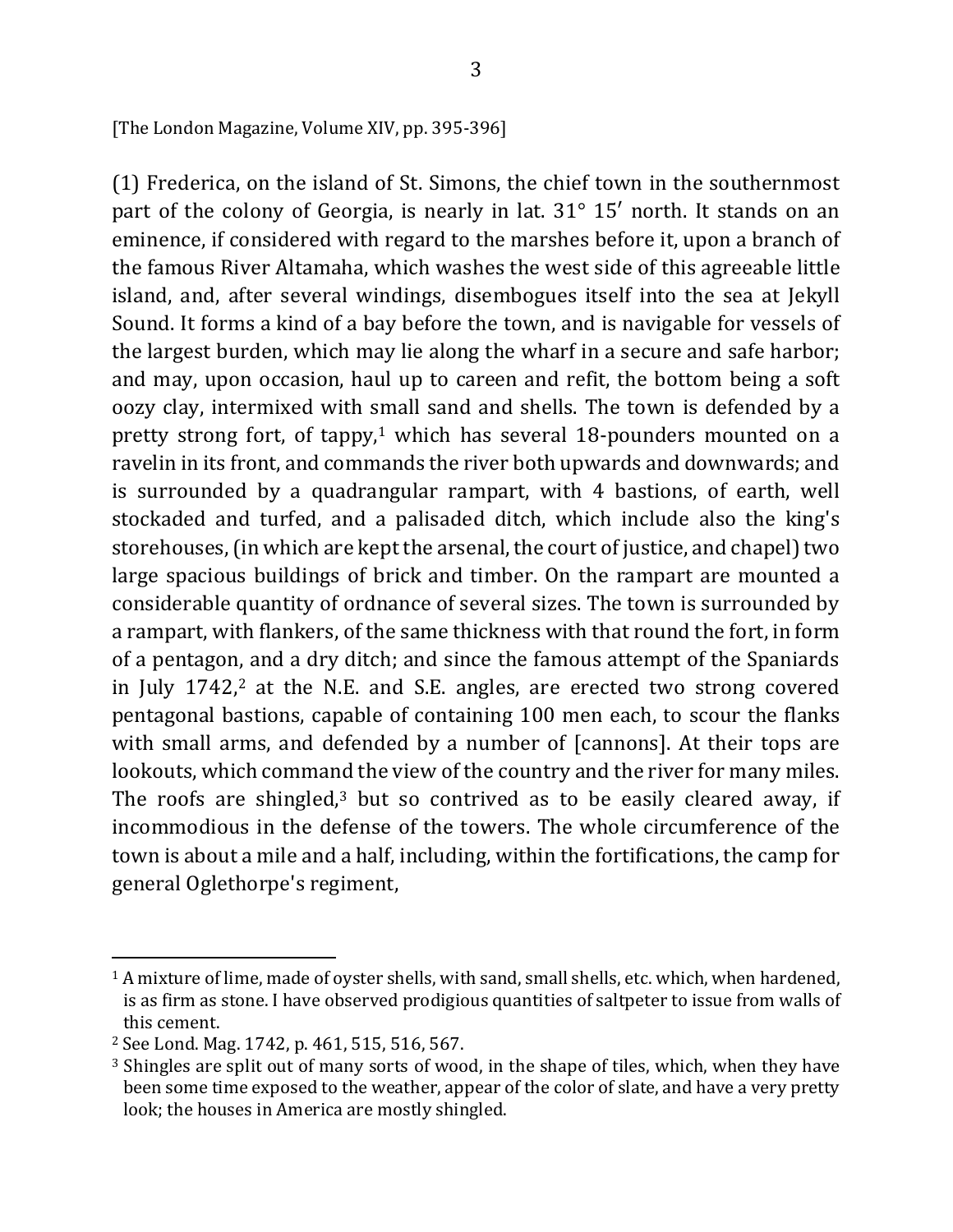at the north side of the town; the parades on the west, and a small wood to the south, which is left for convenience of fuel and pasture, and is an excellent blind to the enemy in case of an attack; in it is a small magazine of powder. The town has two gates, called, the land-port and the water-port; next to the latter of which is the guard-house, and underneath it the prison for malefactors, which is a handsome building of brick. At the north end are the barracks, which is an extremely well contrived building, in form of a square, of tappywork, in which, at present, are kept the hospital, and Spanish prisoners of war; Near this was situated the bomb magazine, which was blown up on March 22, 1744, $4$  with so surprisingly little damage.<sup>5</sup> The town is situated on a large Indian field. To the east it has a very extensive savanna, (wherein is the burial place) through which is cut a road to the other side of the island, which is bounded by woods, save here and there some opening glades into the neighboring savannas and marshes, which much elucidate the pleasure of looking. Down this road are several commodious plantations, particularly, the very agreeable one of Capt. Demery, and that of Mr. Hawkins. Preeminently appears Mr. Oglethorpe's settlement, which, at a distance, looks like a neat country village, where the consequences of all the various industries of a European farm are seen. The master of it has shown, what applicated and unabated diligence may effect in this country. At the extremity of the road is a small village, called the German Village, inhabited by several families of Salzburgers, who plant and fish for their subsistence. On the river side, one has the prospect of a large circuit of marshes, terminated by the woods on the continent, in form like an amphitheater, and interspersed with the meanders of abundance of creeks, formed from the aforesaid river. At a distance may be seen the white post at Bachelor's Redoubt, also on the Main, where is kept a good lookout of Rangers. To the north are marshes, and a small wood; at the western extremity of which are the plantations of the late Capt. Desbrisay, and some others of less note; together with a lookout, wherein a corporal's guard is stationed, and relieved weekly, called Pike's, on the bank of the river, from whence they can see vessels a great way to the northward. On the south is a wood, which is, however, so far cleared, as to discover the approach of an enemy at a great distance; without it, to the

<sup>&</sup>lt;sup>4</sup> See Lond. Mag. 1744, p. 359.

 $5$  I have been told, that in this explosion, near 3,000 bombs burst, which, had they not been well bedded, would have done much mischief.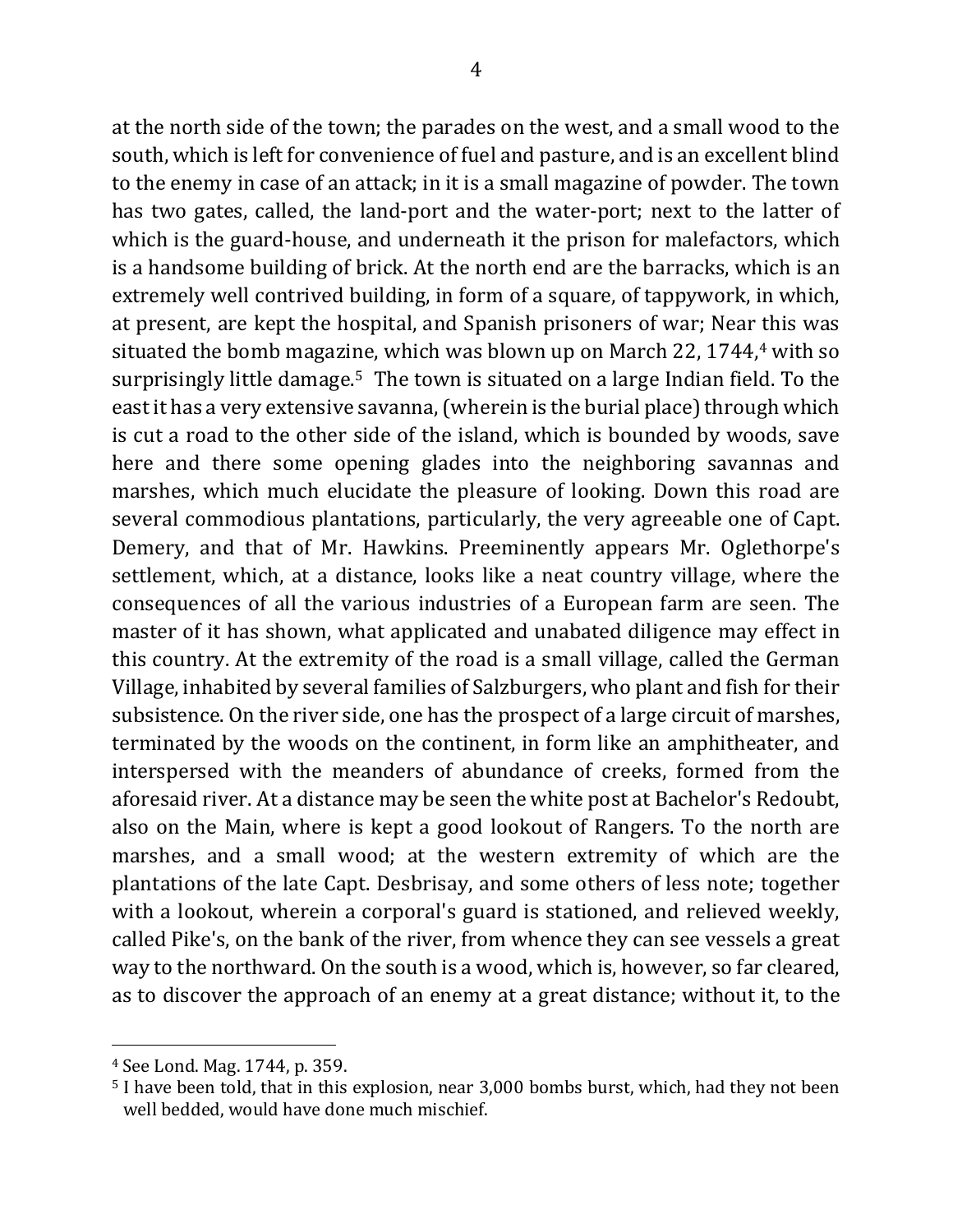eastward, is the plantation of Capt. Dunbar; and to the westward, a corporal's lookout. The town is divided into several spacious streets, along whose sides are planted orange trees,<sup>6</sup> which, in some time, will have a very pretty effect on the view, and will render the town pleasingly shady. Some houses are built entirely of brick, some of brick and wood, some few of tappywork; but most of the meaner sort, of wood only. The camp is also divided into several streets, distinguished by the names of the captains of the several companies of the regiment; and the huts are built generally of clapboards and palmettos, and are each of them capable to contain a family, or half a dozen single men. Here these brave fellows live with the most laudable economy; and though most of them, when off duty, practice some trade or employment, they make as fine an appearance upon the parade, as any regiment in the king's service; and their exact discipline does a great deal of honor to their officers. They have a market every day. The inhabitants of the town may be divided into officers, merchants, store-keepers, artisans, and people in the provincial service; and there are often also many sojourners from the neighboring settlements, and from New York, Philadelphia, and Carolina, on account of trade. The civil government does not seem yet to be quite rightly settled by the trustees, but is, at present, administered by three magistrates, or justices, assisted by a recorder, constables, and tithing-men. The military is regulated as in all garrison towns in the British dominions. In short, the whole town, and country adjacent, are quite rurally charming, and the improvements everywhere around, are footsteps of the greatest skill and industry imaginable, considering its late settlement, and the rubs it has so often met with; and as it seems so necessary for the barrier of our colonies, I am in hopes of, one time, seeing it taken more notice of than it is at present.<sup>7</sup>

 $- 0 -$ 

 $6$  The inhabitants begin to plant this charming fruit very much, and, it is to be hoped, will banish their numerous peach trees to their country settlements, which are nurseries of mosquitos, and other vermin. The season I was there, they had oranges enough of their own growth for home consumption.

 $7$  This was written in the beginning of 1743.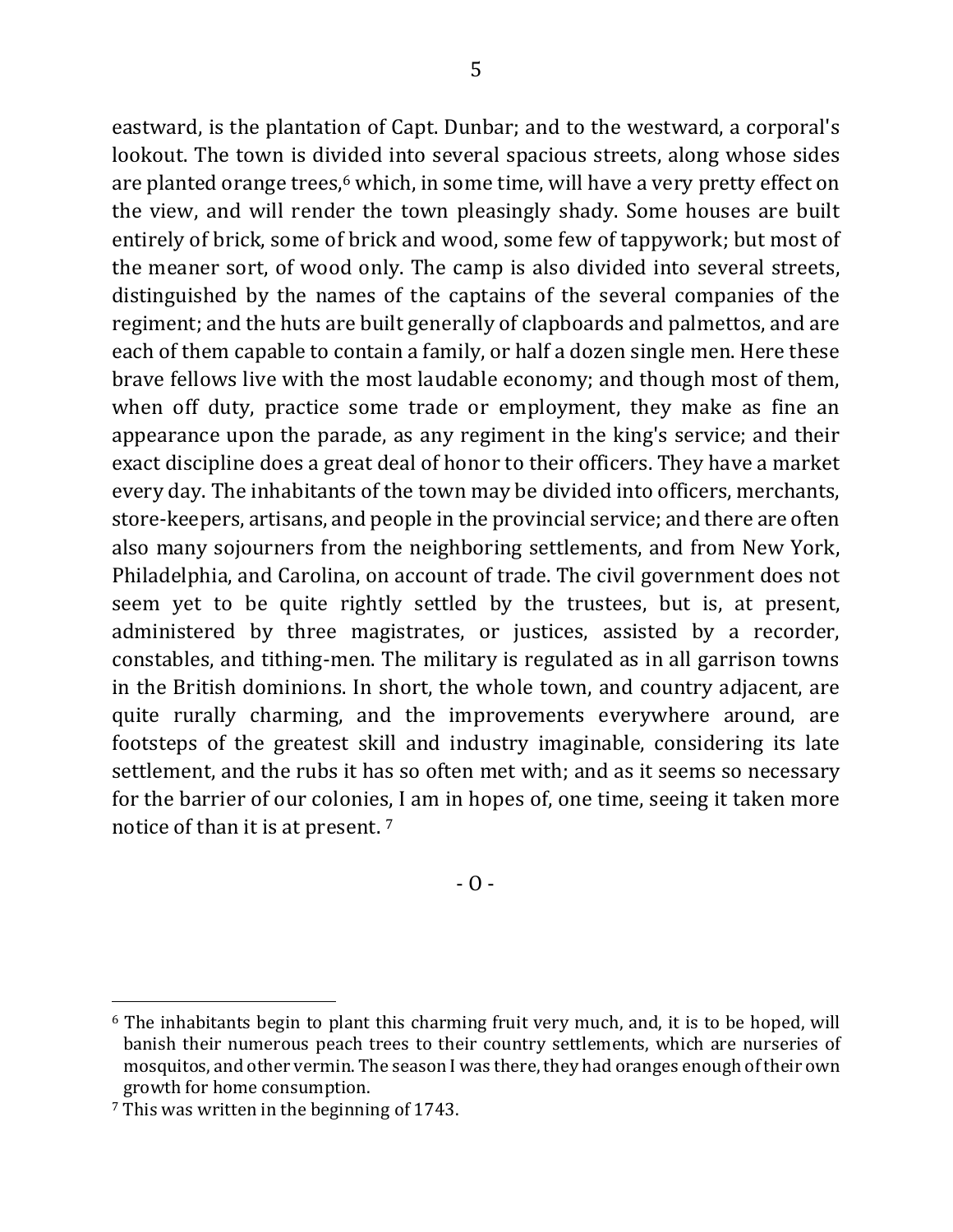[The London Magazine, Volume XIV, pp. 549-552]

(2) At the south point of this island of St. Simons, are the ruins of the town of St. Simons, destroyed by the Spaniards at their invasion. By the remaining vestiges, it must have been a very uniform place; and the situation is quite charming, though it now makes one melancholy to see such a desolation in so new a country. $8$  The only building they left standing, was a house which they had consecrated for a chapel. How different the proceedings of the more generous English! even in these parts,<sup>9</sup> who never leave behind them such direful remembrances; but here religious fury goes hand in hand with conquest, resolved to ruin whom they can't convert. The fort has some remains still, and seems to have been no extraordinary affair; though no place was ever better defended, and the enemies seem, by their works and entrenchments, to have thought themselves sure of keeping the town, but found themselves woefully mistaken. Down the beach, to the westward, is a lookout of tappywork, which is a very good mark for standing over the bar into the harbor; and on the opposite point of Jekyll Island is a remarkable hammock of trees, much taken notice of by seamen on the same account. Somewhat lower, and more northerly, is the plantation called Gascoigne's, which underwent the same fate with St. Simons. An officer's command is stationed at South Point, who disposes his sentries so as to discover vessels some leagues at sea, and upon any such discovery an alarm-gun is fired, and a horseman sent up with notice to the headquarters, which is nine miles from this place. If they appear to make for the harbor, a perpendicular mounted gun is fired, as a signal, which, by the ascent of the smoke, is a direction to a ship a long way in the offing, and is a most lucky contrivance. The road from hence to Frederica is cut through the woods, and through the marshes raised upon a causeway. To make a good horseman in America, is no easy matter, without considerable practice; and accidents often happen to the best of us, by the intricacies of the tracts and paths. The horses are the mosthardy beasts imaginable, and though they can't all size with European horses, they make it out in service.

 $\overline{\phantom{a}}$ 

<sup>&</sup>lt;sup>8</sup> It very much surprised me to see such an incredible quantity of purslane growing amongst the foundations of the houses, for I never saw so much anywhere else. It should seem that lime and shells were a very proper bed for it.

<sup>&</sup>lt;sup>9</sup> As at Portobello, Chagres, and even before, at the siege of St. Augustine.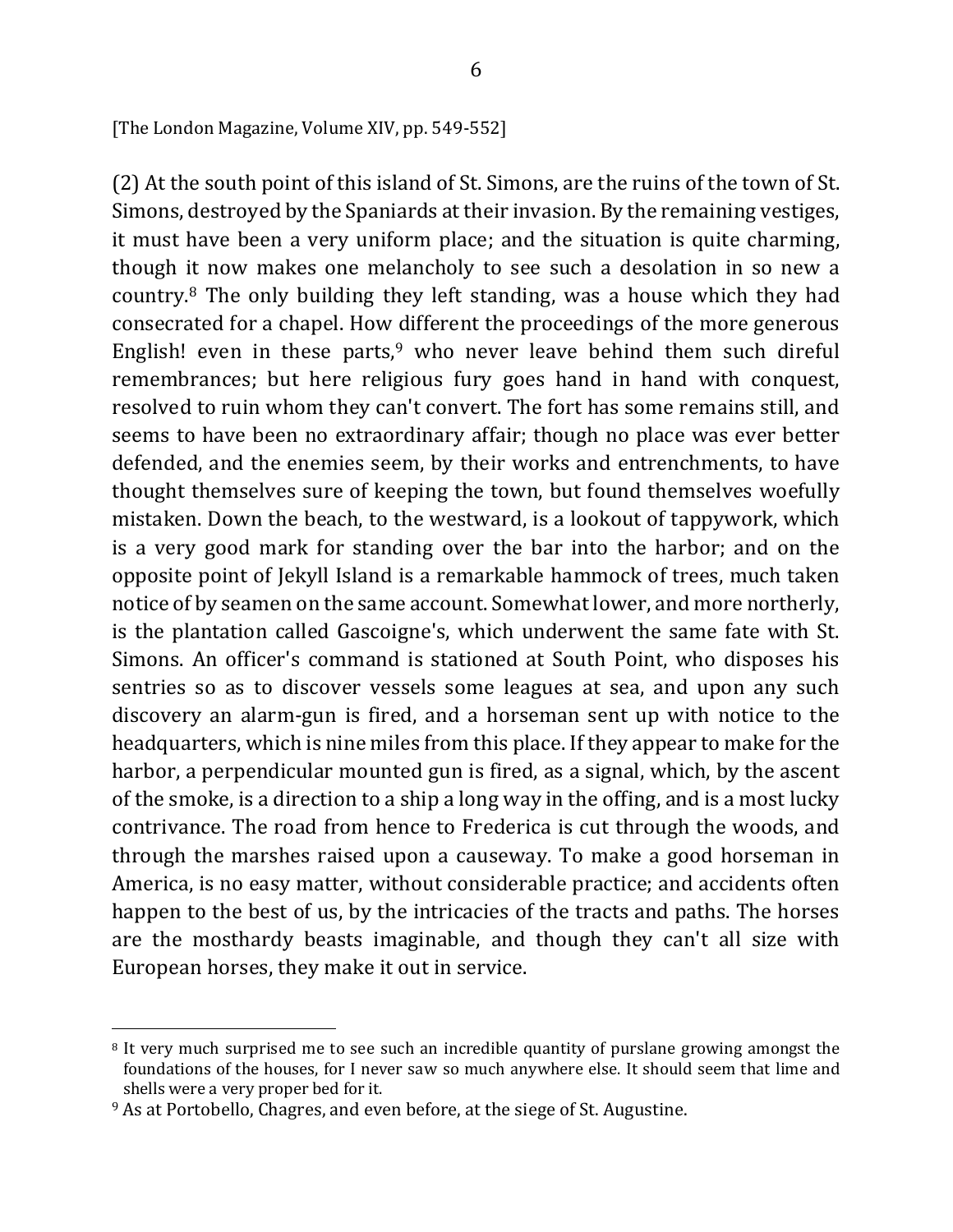Nature, in all its gay varieties, seemed to open her charms to delight our senses, in our little inland voyage from St. Simons Island to the chief town of the north part of the colony. My mind will ever retain the diversity of scenes that presented to our admiring eyes in this passage and now I endeavor to commit some faint sketches of them to paper, I am lost, methinks, in the prodigious confusion of objects, that all at once crowd before me, romantically pleasing, and, as it were, make imagination sick with wonder. Here let the atheist, if such there be, view these rudest footsteps of a Creator, and own himself convinced of his folly and absurdity, to suppose chance the Producer. What a judicious mixture of light and shade in the landscape! how excellent the coloring! how artfully disposed the parts! how conducive to the harmony of the whole! Rivers and creeks that glide with a peaceful, and, as it were, contented current, into wide arms<sup>10</sup> and breaks of the sea, which seem indignantly to resist their low and servile community, forgetting, like some of the race of Adam, that they had the same original, foaming and lashing the shores with repeated fury. The marshes and savannas extended along their borders, disposed with so seeming a regularity, as to make the whole prospect look like one continued canal, the effect of the must studious contrivance; whilst at a distant view you take in a large tract of hoary woods, interspersed with verdant spots that bear the semblance of the most refreshing meadows; rustic grottos, rugged caverns, mossy caves, and cooling cells, seem to border their sides. Here the lofty oak, with all his kindred tribe,<sup>11</sup> clad in robes of antique moss,<sup>12</sup> seems, by its venerable appearance, to be the real monarch of the woods; the cedar, sweet as the cedar of Lebanon; the towering evergreen pine, the fragrant hickory, the mournful cypress, and here and there the triumphant laurel, are seen in full

<sup>&</sup>lt;sup>10</sup> Called Sounds, as, in this route, Sapola, Offabaw, St. Catherine's, Ogechee, etc., taking their names from those islands. These are all good harbors, but, with little wind, very dangerous navigation for open boats.

 $11$  As the live oak, water oak, swamp oak, marsh oak, holy oak, etc. Live oak is much more hard and solid than the wood of Brazil, and full as heavy. I believe it would turn to account to import some quantity of this wood for the use of refiners, etc., who require very strong fires.

 $12$  You'll see, in this part of the world, trees dressed from the tops to the roots in this vegetable, which hangs together net-wise, and quite obscures the tree. It seems an excellent provision of Nature, for the subsistence of some orders of creatures, who, especially in the winter season, feed much on it; nor is it [without use] to Man, [as] it has often afforded us comfortable beds, pillows, and tinder.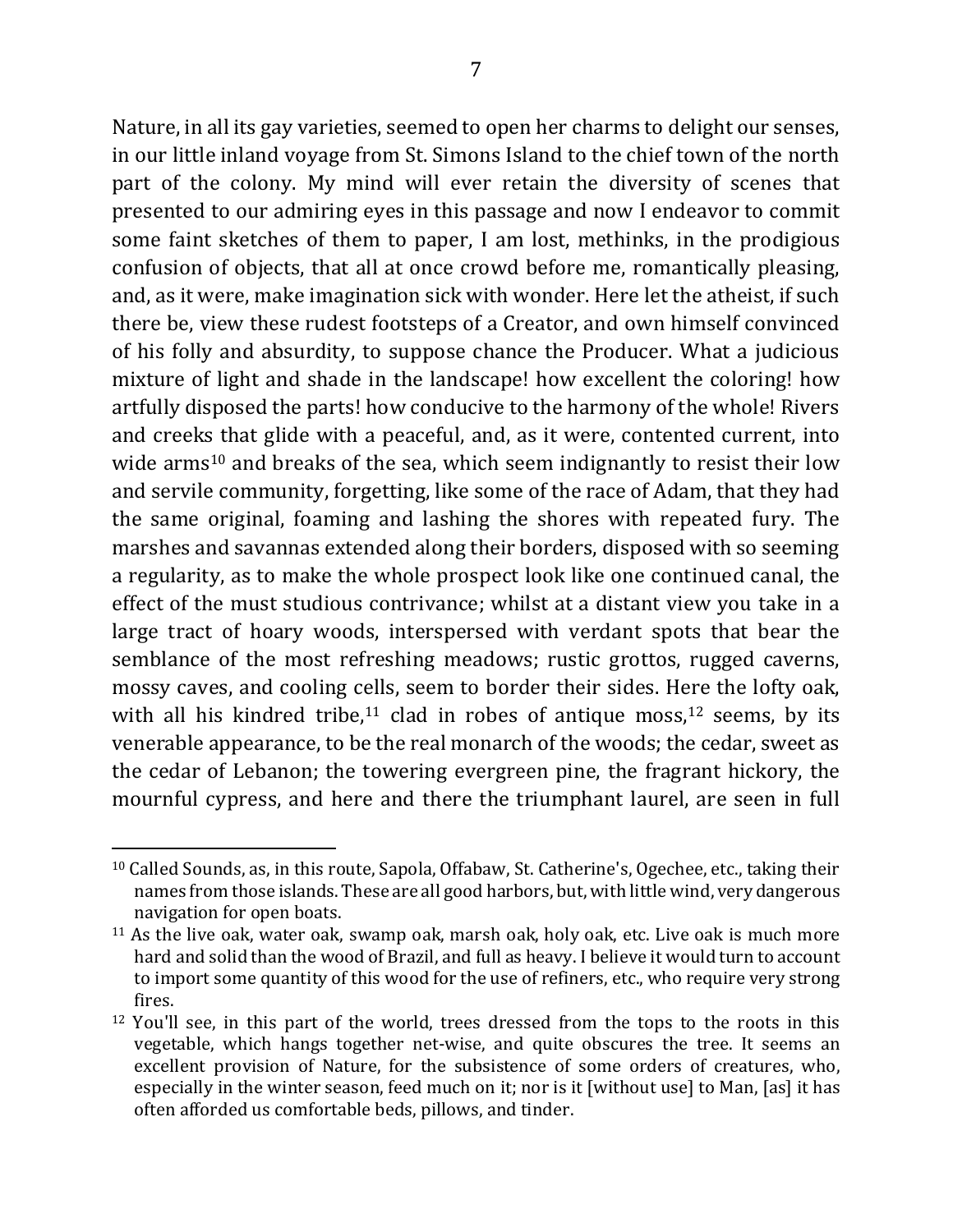luster, and preside over an infinity of lesser products, that seem to venerate, beneath, their more advanced and distinguished neighbors. The savory sassafras shrub perfumes the air, the prickly-pear shrub offers his tempting fruit to the hand, but wisely tells you, by the points that guard it, not to indulge to excess; the delicious mulberry, the swelling peach, the olive, the pomegranate, the walnut, all combine to furnish out the paradisiacal banquet. The vine, alone, luxuriantly climbs over the highest oak, and invites with loaded clusters, to partake of his refreshing juice. Across the glade trips the timorous deer, the nimble squirrel skips from tree to tree, and at their roots, scour through the breaks; the wonderful possum,<sup>13</sup> the squeaking raccoon,<sup>14</sup> and millions of the changeable lizard. Now harmony breathes forth her choicest airs, and music fills the vocal groves. The silver-breasted mock-bird diversifies her note, now briskly chirps, like the soaring lark, now melts in the softer strain of saddening philomel; the magnificent red-bird joins in the chorus, which seems now and then interrupted by the turtle's melancholy wailing.<sup>15</sup> Adown the stream the view is still more enchanting, by the sporting of the finny race; the shining mullet, the noble bass, the warrior stingray with his redoubted tail, the drum, the nimble catfish, alternately shoot their heads above the waves, in which large banks of oysters appear like frightful rocks; here the dreadful alligator sports himself in the canes, and there the heavy porpoise rolls in sluggish wantonness.—Now night succeeds the day, which seems just to have withdrawn its beams, to give place to new scenes of wonder; what clear and serene skies! how bespangled with those glittering sparks, those worlds unknown!<sup>16</sup> And now, as Milton says, the apparent queen throws her silver mantle over the deep,—silence seems pleased;—but hark,—what a confused

 $13$  The possum is a creature sized like a hare, and very remarkable for its false belly, in which, at a time of danger, her young ones creep, and so she carries them off with her; it eats like pig, and is very nourishing.

<sup>&</sup>lt;sup>14</sup> The raccoon is delicate eating, somewhat tasted like lamb; its pizzle is very commonly used as a tobacco-stopper. Squirrels are also most delicious food.

 $15$  There is a very extraordinary bird in this country, which frequents the sea beaches, etc., called a sand-bird, which almost melts in the mouth, and is every way like the celebrated ortelans, tough you may kill them by scores every evening. Snipes are also vastly plenty and good; and, I think, I have seen woodcocks.

<sup>&</sup>lt;sup>16</sup> You perceive here, also, thousands of minute stars, attracting your eyes, and floating before you; these are the fire-flies, which look like so many glow-worms; they are a very small insect, with some luminous qualities or particles, that I never could well examine; but surprise a stranger much.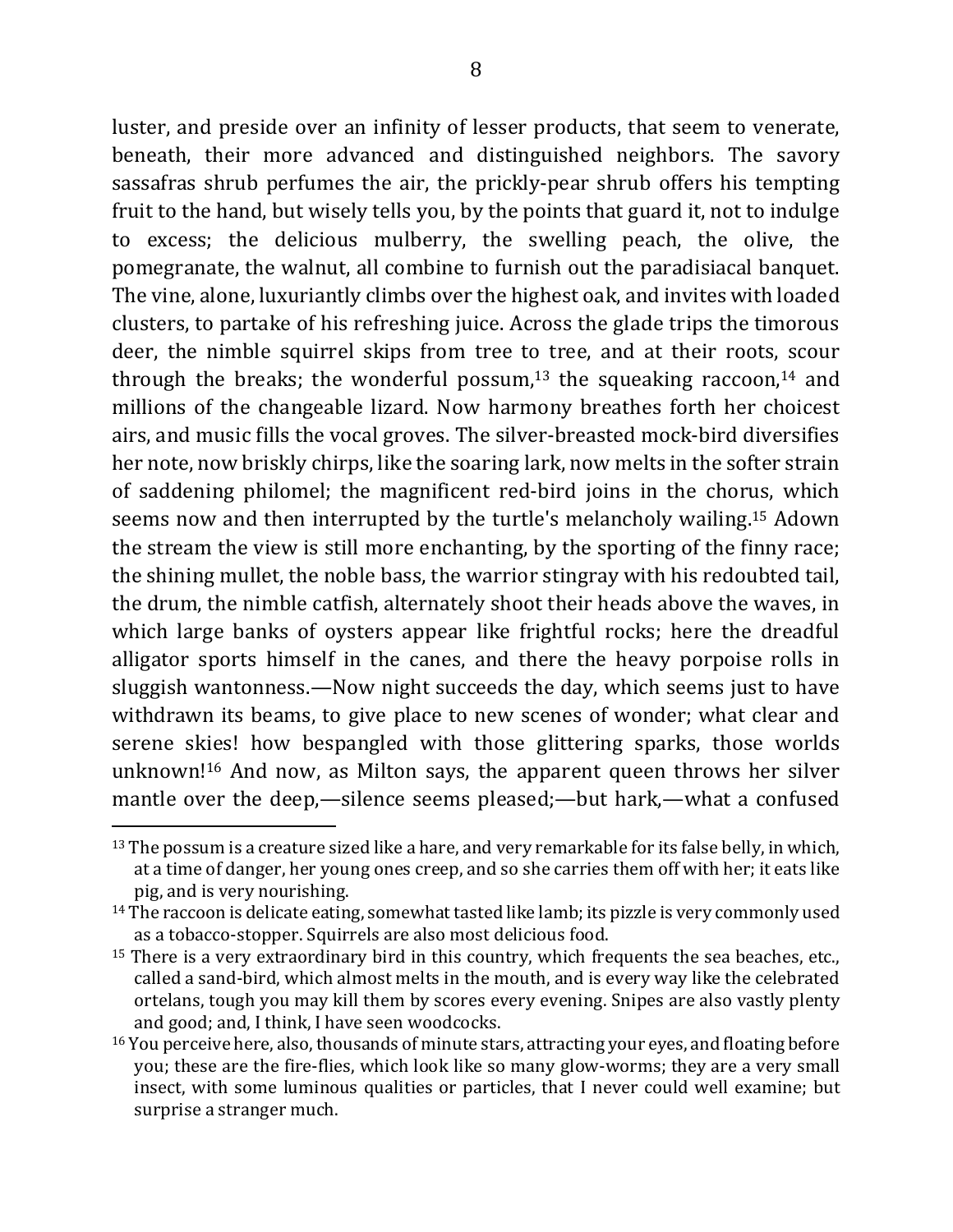multitude of sounds from yonder marshes! all the tumult and cries of a great city are imitated.<sup>17</sup> Another way the hissing of serpents! Here the rustling of the deer amongst the leaves, in yonder wood, and now and then the prowling wolf, with the discontented bear, more disturb the stillness of the night, and make the air tremble with their superior voices.<sup>18</sup> What glaring eyes are those in the neighboring thicket, that beam fire upon us?—we present our pieces,—we fire, and the whole country echoes back the groans.—Streaks of red and gold paint the skies, and now Sol just arises from the ocean, and is confessed in our horizon.

This voyage took us up six days on account of the halts we made, and our waiting for tides, and the winds not much favoring us; though the distance is only about 100 miles. Our vessel was an open six-oared boat, in which we stowed both baggage and provisions, and slept and watched by turns, finding, from being frequently inured to it, no more incommodity in this method of traveling and resting, than what we felt from the sand-flies, mosquitos, and other vermin, that, like a swarm of locusts, infest the hot months in these countries. The sand-fly is so minute an insect as scarce to be perceivable with the naked eye, only appearing like the sporting particles of dust that float in the sunshine. It even intrudes itself into the mouth as you breathe, and insinuates into all the small apertures of your garments, nor can you any way [defend] yourself entirely from them. Mosquitos are long sharp flies, whose venom, I believe, according to their bulk, is as baleful as that of a rattlesnake; I have felt then, and heard their cursed humming too often for it ever to be obliterated from my memory. Raising a thick smother of smoke is the best means to drive them from a house or apartment, against which pressure their wings are unable to support them; and with us smoking tobacco is generally the subterfuge. There are abundance of other torments in these climates, as cockroaches, wood-ticks, etc. etc. And this colony is either not so enervated as their neighbors, or else are poor enough to scorn umbrellas and mosquito-nets, as Jamaican and Carolinian effeminacies.

 $17$  By the bullfrogs, lizards, marsh frogs, etc. etc. etc.

 $18$  Other wild beasts there are not that I have seen, except the wild hog or boar, who is very dangerous to hunt, whose tracks you often descry by the holes he has made with his tusks after the ground nuts and chinquapin nuts. In some islands there are also numbers of wild horses and cattle.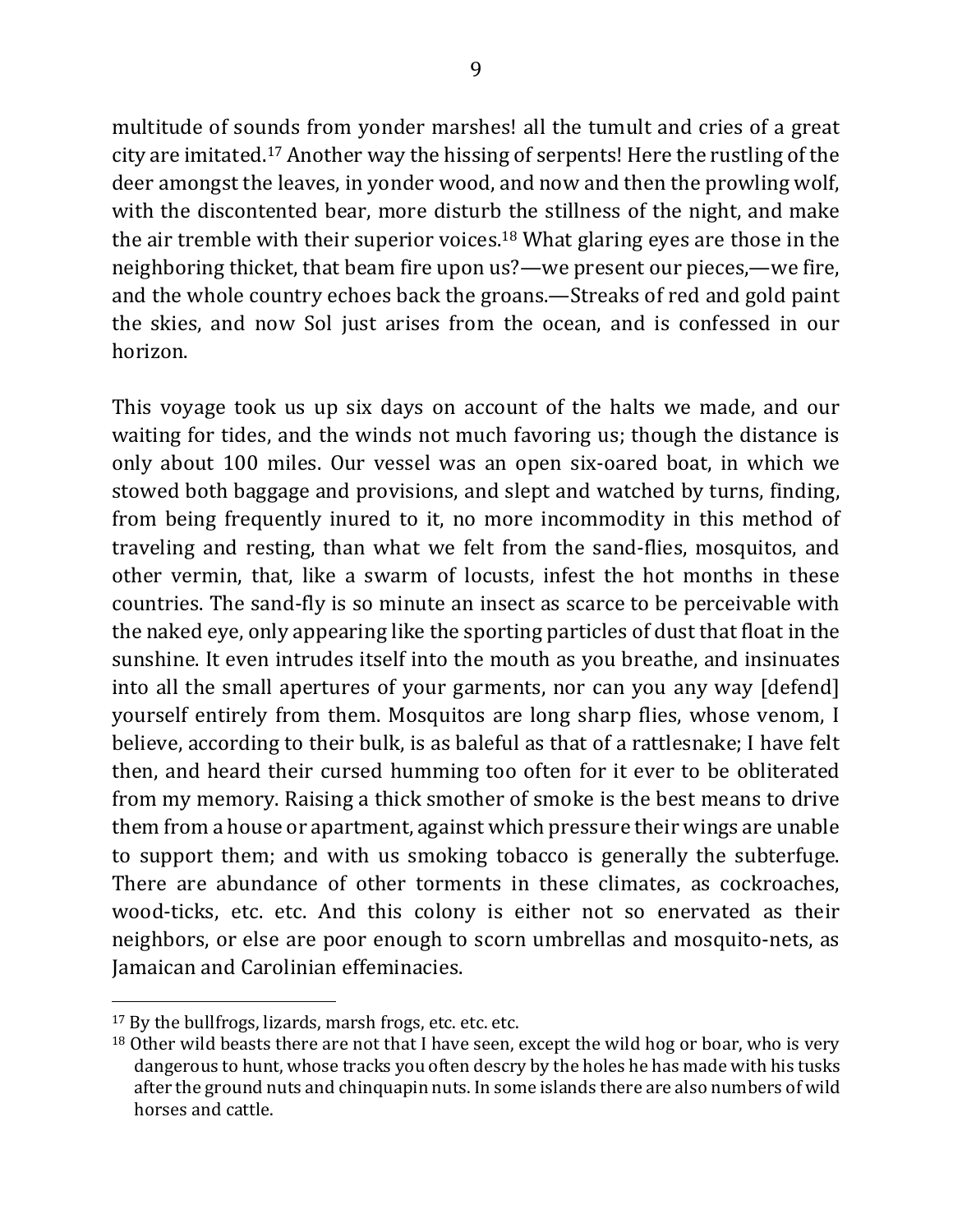Our first stage, we made to New Inverness, or the Darien, on the continent, near 20 miles from Frederica, which is a settlement of Highlanders, living and dressing in their own country fashion, very happily and contentedly. There is an independent company of foot of them, consisting of 70 men, who have been of good service. The town is regularly laid out, and built of wood mostly, divided into streets and squares; before the town is the parade, and a fort not yet finished. It is situated upon a very high bluff, or point of land, from whence, with a few [cannons] they can scour the river. [Otherwise] it is surrounded by pinebarrens, and woods; and there is a route by land to Savannah and Fort Argyle, which is [stated to be] reconnoitered by a troop of Highland Rangers, who do duty here.<sup>19</sup> The company and troop, armed in the Highland manner, make an extreme good appearance under arms. The whole settlement may be said to be a brave and industrious people; but were more numerous, planted more, and raised more cattle before the invasion, with which they drove a good trade to the southward; but things seem mending daily with them. They are forced to keep a very good guard in this place, [as] it lies so open to the insults of the French and Spanish Indians, who once or twice have shown stragglers some vey bloody tricks. They have here all sorts of garden stuff, and game in abundance in the woods and marshes; as ducks, wild geese and turkeys, $20$ partridges, curlews, rabbits, if one may call them so, for the rabbits of America partake much of the nature of a hare, and are very numerous; and the rivers abound with fish. We stayed here two days, and in a day and a half, arrived at St. Catharine's, which is an island reserved to the Indians by treaty. We found about eight or ten families upon it, who had several plantations of corn. It seems to be a most fruitful soil, and to have larger tracts of open land than any I have observed, and to abound in all kinds of game, on which the good Indians regaled us, and for greens, boiled us the tops of china-briars, which eat almost as well as asparagus.<sup>21</sup> When we departed, they gave us a young bear which they had just killed, which proved fine eating. Passing over more minute adventures, which, though entertaining to us, would be tiresome elsewhere in the

 $19$  They often patrol also 300 miles back in the country, as far as Mount Venture, known by the unfortunate story of the murder of Francis's family by the Yamasee Indians.

 $20$  The turkeys and geese are more delicate than those in Europe; and, which is almost incredible, I have seen them in all parts of North America, weighing from 40 to 60 pounds.

 $21$  Though there is no want of herbs for the pot in any wood you pass, particularly wild spinach, or, as we call it, poke, which is also agreeably medicinal to the body.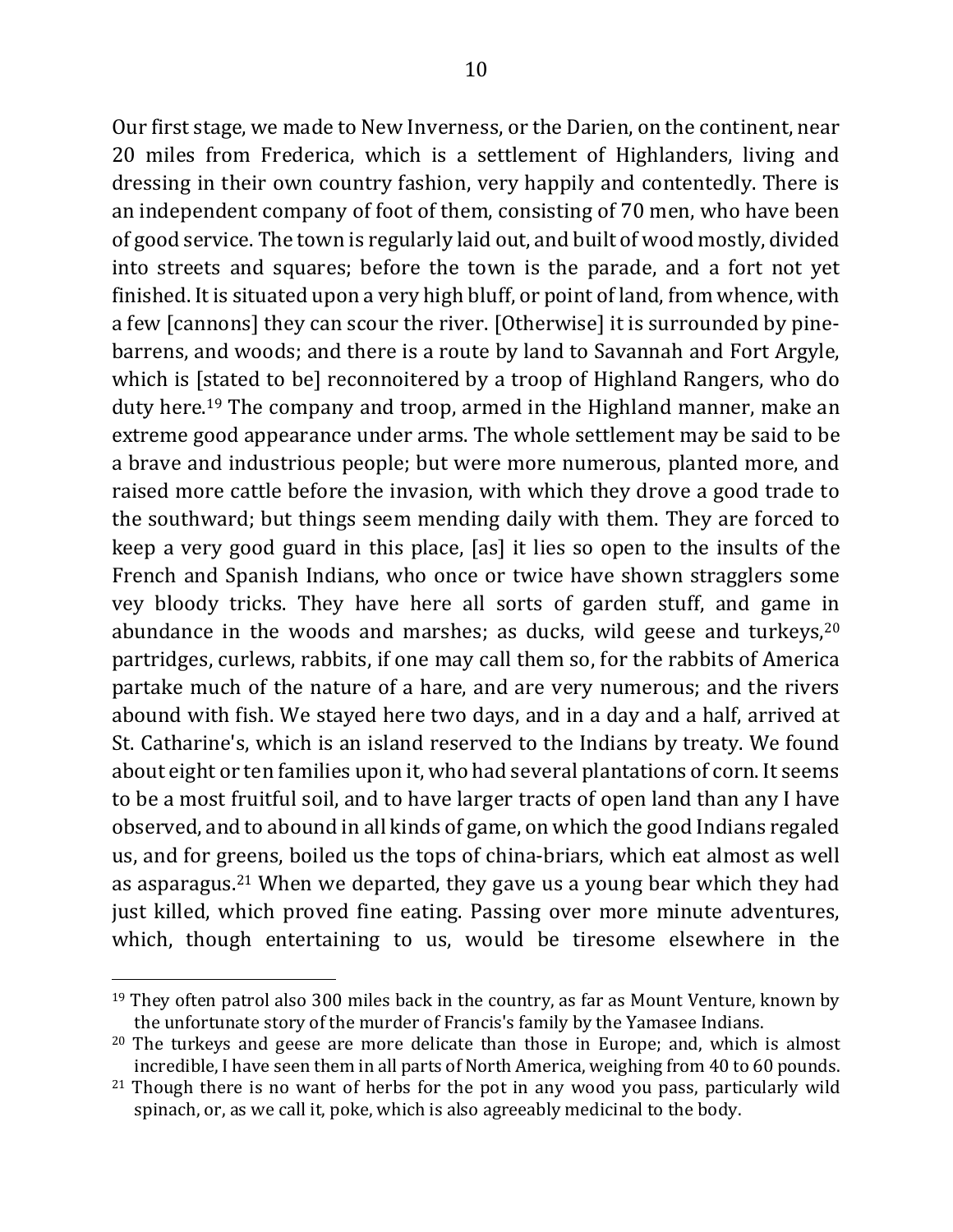repetition, we arrived in somewhat more than two days at the narrows, where there is a kind of Manchecolas fort for their defense, garrisoned from Wormsloe, where we soon arrived. It is the settlement of Mr. Jones, 10 miles S.E. of Savannah, and we could not help observing, as we passed, several very pretty plantations. Wormsloe is one of the most agreeable spots I ever saw, and the improvements of that ingenious man are very extraordinary. He commands a company of Marines, who are quarters in huts near his house, which is also a tolerable defensible place with small arms. From this house there is a vista of near three miles, cut through the woods to Mr. Whitefield's orphan house, which has a very fine effect on the sight.

 $- 0 -$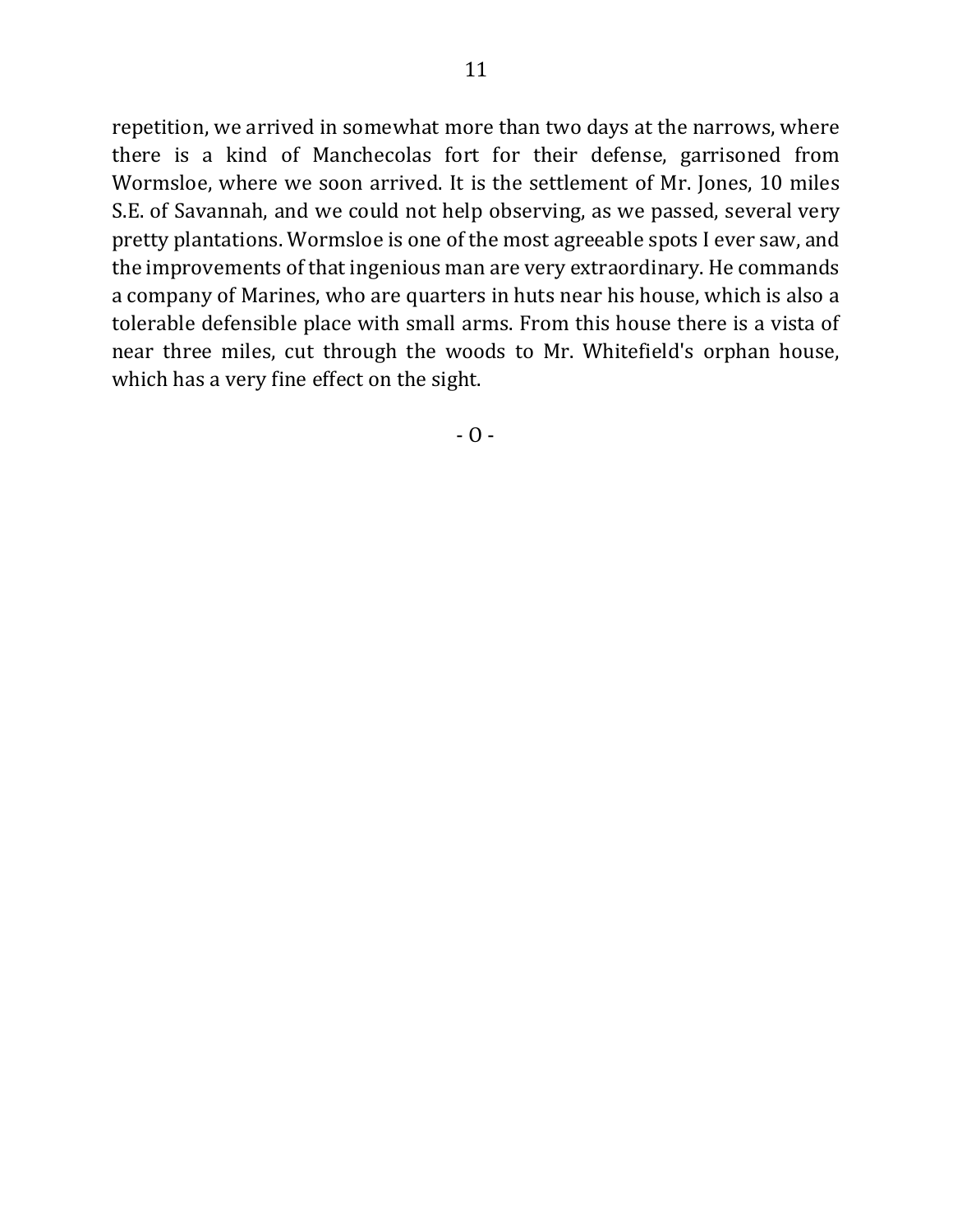[The London Magazine, Volume XIV, pp. 602-604]

(3) The route from Wormsloe to Mr. Whitefield's orphan house is extremely agreeable, mostly through pine groves, where we saw the recent appearances of a storm of thunder and lightning, that happened the day before. Some of the tallest trees were riven to their very roots, and their branches spread far and wide; others had only some strips taken off, from top to bottom, as regularly as a lath-maker splits his laths, and at the roots there seemed to be an aperture in the ground, as if the igneous matter had penetrated into the very bowels of the earth. Everywhere the shrubs and bushes retained the marks of fire, and the whole woods offended the smell with the sulfurous taint. In all woody journeys, in these countries, you perceive millions of trees quite stripped of their honors, and burnt up by this means, and the ruin spread many miles. It is, indeed, some surprise to observe these hurricane tempests, which rise in a moment, without warning, and as soon spend their fury and subside.—The whole ocean, in a foam, breaking mast-high; the adjacent woods resounding, through their remotest bounds, with the weighty ruins, that, as Milton says,

## *Bow their stiff necks, laden with stormy blasts, Or torn up sheer.—*

Thus, the fierce sons of Aeolus, rushing abroad with resistless force, scour the wild waste, and drive the fiercest inhabitants of the plain to their caves and dens. The impetuous rains almost crush you; the element is kindled into flames; and the hoarse thunder growls with deafening roar.

It gave me much satisfaction to have an opportunity to see this orphan-house, as the design had made such a noise in Europe, and the very being of such a place was so much doubted everywhere, that, even no farther from it than New England, affidavits were made to the contrary. It is a square building, of very large dimensions, the foundation of which is brick, with chimneys of the same, the rest of the superstructure of wood; the whole laid out in a neat and elegant manner. A kind of piazza-work surrounds it, which is a very pleasing retreat in the summer. The hall, and all the apartments are very commodious, and prettily furnished. The garden, which is a very extensive one, and well kept up, is one of the best I ever saw in America, and you may discover in it plants and fruits of almost every clime and kind. The out-houses are convenient, and the plantation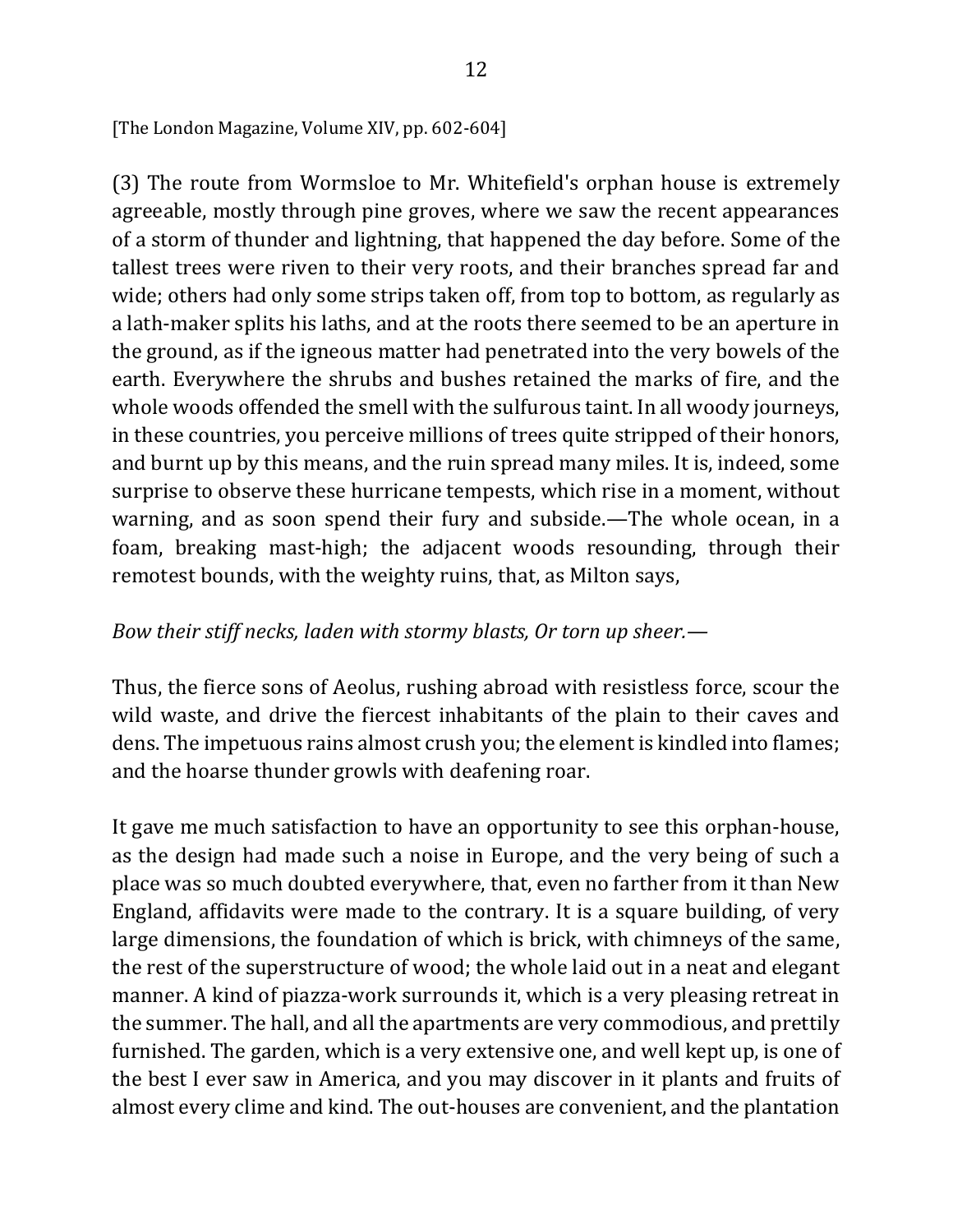will soon surpass almost anything in the country. The front is situated towards Mr. Jones's Island,<sup>22</sup> (to which, the way on any side is impassable, unless by boat) to whose plantation the aforementioned vista is cleared, which affords to both settlements a good airing and prospect. We were received by the superintendent, Mr. Barber, a dissenting minister, in a genteel and friendly manner. They were at dinner when we arrived, the whole family at one table, and sure never was a more orderly, pretty sight. If I recollect right, besides Mr. Barber, the schoolmaster, and some women, there were near 40 young persons of both sexes, dressed very neatly and decently. After dinner they retired, the boys to school, and the girls to their spinning and knitting. I was told, their vacant hours were employed in the garden and plantation work. Prepossessed with a bad opinion of the institution, I made all the inquiries I could, and, in short, became a convert to the design; which seems very conducive to the good of an infant colon. And whatever opinion I may have of the absurdity of some of their religious notions, tenets and practices, yet so far as they conduce to inculcate sobriety, industry and frugality, they deserve encouragement from all well-wishers of their country. And, indeed, I could not here perceive anything of that spirit of uncharitableness, and enthusiastic bigotry, their leader is so famed for, and of which I heard shocking instances, all over America.

It is near eight miles from [the orphanage] to Savannah, the road cut through the woods, which has a hundred curiosities to delight the attentive traveler, and is diversified with plantations here and there, though now in no very good order, for a reason that will be seen by and by.

(4) Savannah is situated on a navigable river, which goes by the name of the town, and vessels of considerable burden may lie close to the shore, which is between 40 and 50 feet above the water's edge. One main street runs through the whole town, from the landing place. It has very near 350 houses, huts and warehouses in it, beside the public buildings, which are, the storehouse of the trustees, a handsome court house, a jail, a guard-house, and a public wharf, projected out many feet into the river. The streets are wide and commodious, and intersect each other at right angles. The while town is laid out very commodiously, and there are several large squares. Many of the houses are very

 $\overline{\phantom{a}}$ 

 $22$  Called so, though some ways it is only bounded by a marsh, which is sometimes dry.